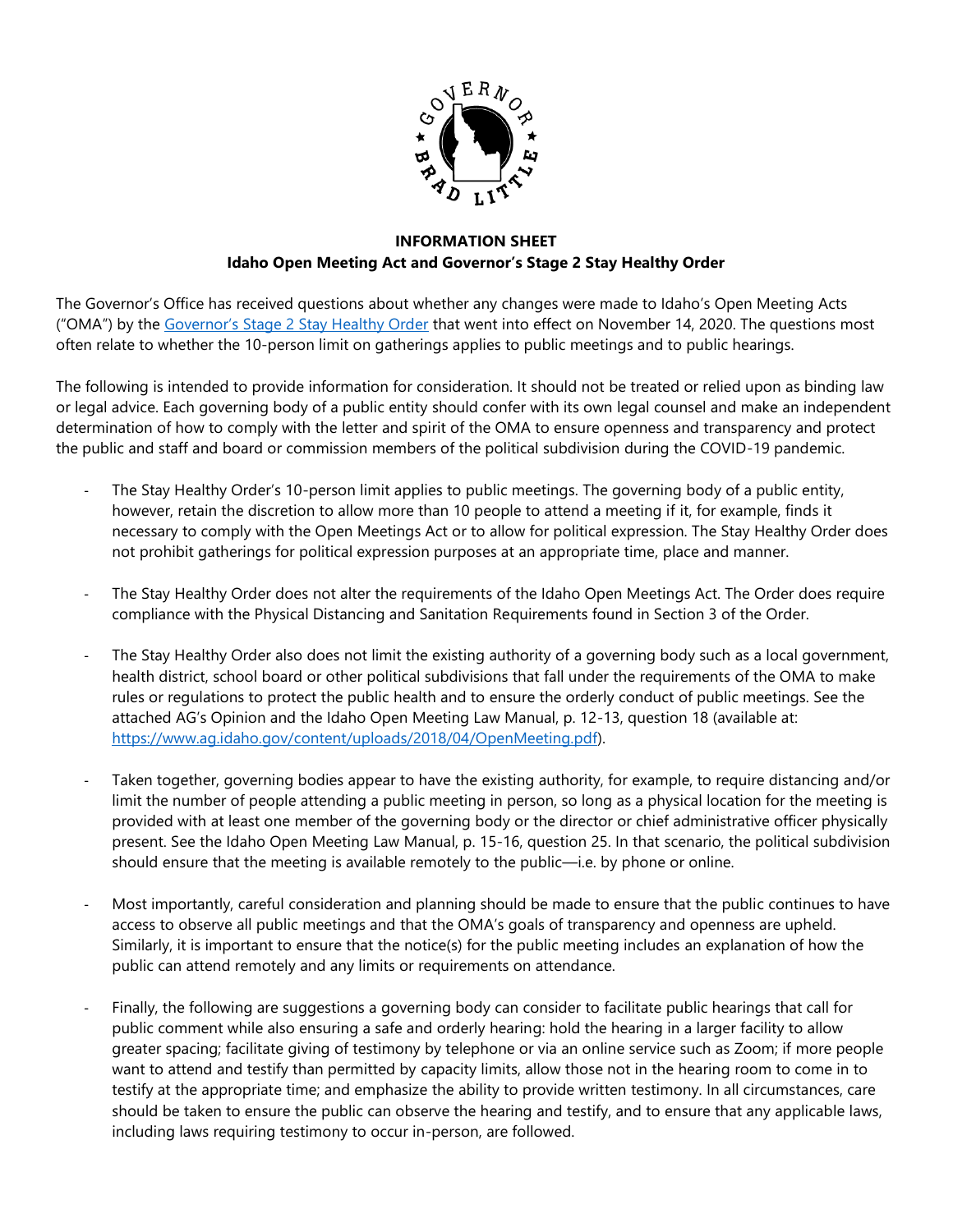

# **STATE OF IDAHO OFFICE OF THE ATTORNEY GENERAL LAWRENCE G. WASDEN**

July 22, 2020

TRANSMITTED VIA EMAIL

Brian Wonderlich General Counsel Office of the Governor State of Idaho P.O. Box 83720 Boise, Idaho 83720 brian. wonderlich $@gov$ . idaho .gov

Re: Request for AG analysis – Our File No. 20-70182

Dear Mr. Wonderlich:

This letter is in response to your recent inquiry of this office regarding the scope oflocal authorities with regard to their ability under Idaho law to craft pandemic responses within their areas of jurisdiction. Specifically, you asked about recent inquiries you've received from local authorities regarding the authority cities, public health districts, and/or school districts have to adopt those measures deemed necessary to preserve and protect the public health, and whether those measures have the force of law. As explained in greater detail below, Idaho Code provides express grants of authority to cities, public health districts, and school districts to adopt all public health measures the entity deems necessary and those measures have the force of law.

## **Public Health Districts Are Broadly Empowered to Protect Public Health**

Under Idaho law, the state has been divided into 7 public health districts. Idaho Code  $\S$  39-408. Each of these public health districts has the statutorily designated legal authority to both issue health measures and orders of quarantine. There is no question that the legislature has provided ample authority for districts to address the pandemic within their jurisdictions. Under Idaho Code § 39-414(2), health districts have the authority to:

(2) To do all things required for the preservation and protection of the public health and preventive health, and such other things delegated by the director of the state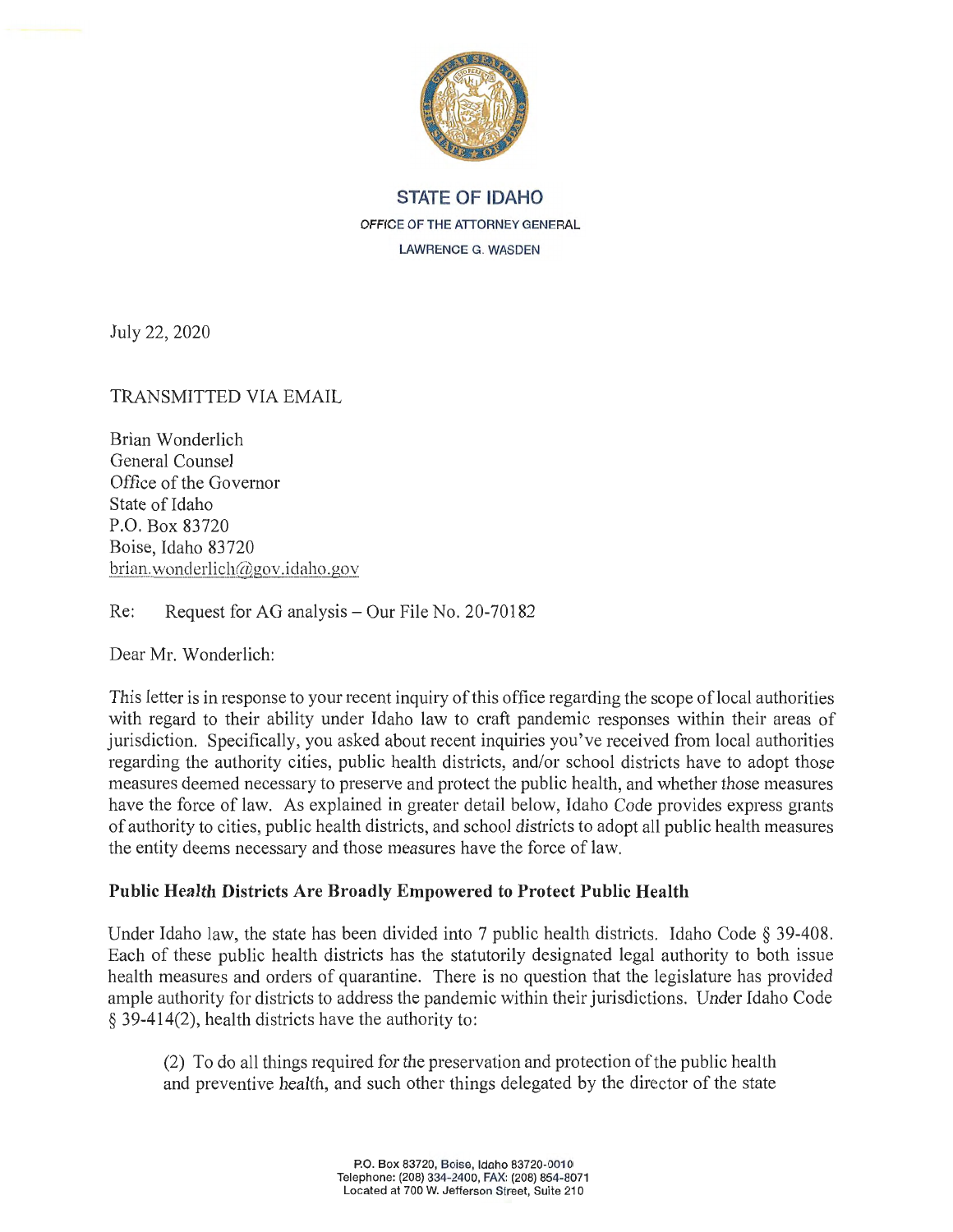Brian Wonderlich July 22, 2020 Page 2

> department of health and welfare or the director of the department of environmental quality and this shall be authority for the director(s) to so delegate.

Recognizing that public health districts are authorized "to do all things required for the preservation and protection of the public health and preventative health ... ," the districts have the ability to adopt measures designed to both prevent and address the pandemic. For example, the Central and Eastern Idaho Public Health Districts have taken actions recently pursuant to this authority.

This authority is reinforced by Idaho Code  $\S$  39-415<sup>1</sup> which provides Health Districts with equivalent authority to that of the Director of the Department of Health  $&$  Welfare to issue orders of quarantine:

QUARANTINE. The district board shall have the same authority, responsibility, powers, and duties in relation to the right of quarantine within the public health district as does the state.

Public health districts thus have independent authority to adopt measures necessary for the preservation and protection of public and preventative health along with all of the quarantine authority assigned to the state. The state's quarantine authority is found in Idaho Code § 56- 1003(7):

The director, under rules adopted by the board of health and welfare, shall have the power to impose and enforce orders of isolation and quarantine to protect the public from the spread of infectious or communicable diseases or from contamination from chemical or biological agents, whether naturally occurring or propagated by criminal or terrorist act.

(a) An order of isolation or quarantine issued pursuant to this section shall be a final agency action for purposes of judicial review. However, this shall not prevent the director from reconsidering, amending or withdrawing the order. Judicial review of orders of isolation or quarantine shall be de novo. The court may affirm, reverse or modify the order and shall affirm the order if it appears by a preponderance of the evidence that the order is reasonably necessary to protect the public from a substantial and immediate danger of the spread of an infectious or communicable disease or from contamination by a chemical or biological agent.

(b) If the director has reasonable cause to believe a chemical or biological agent has been released in an identifiable place, including a building or structure, an order of quarantine may be imposed to prevent the movement of persons into or out of

<sup>&</sup>lt;sup>1</sup> This provision is curious because it predates the quarantine authority contained in Idaho Code § 56-1003(7) which was adopted in 2006. Section 39-415 was adopted in 1970, which undermines any argument that the inherent powers of the state do not include the power to quarantine as a basic element of the state's police powers.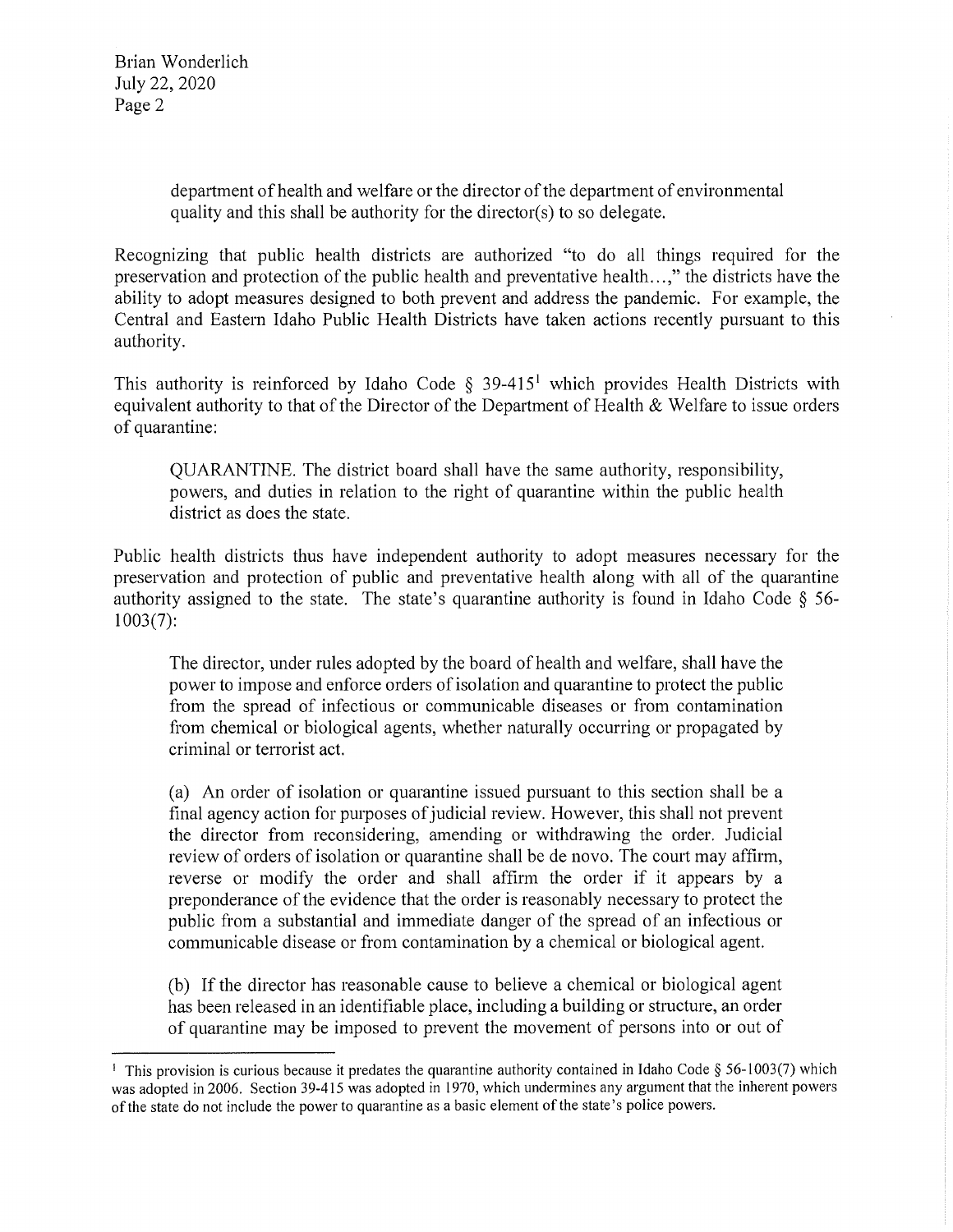that place, for a limited period of time, for the purpose of determining whether a person or persons at that place have been contaminated with a chemical or biological agent which may create a substantial and immediate danger to the public.

( c) Any person who violates an order of isolation or quarantine shall be guilty of a misdemeanor.

Based upon Idaho Code§ 39-415, it appears that the entirety of this provision, along with the rules promulgated by the Board are incorporated into the authority of the public health districts. This legislative delegation of authority combined with Idaho Code§ 39-414(2)'s direction that local public health districts "do all things required for the preservation and protection of the public health and preventative health," operate to authorize local public health districts to take any necessary measures to address the COVID 19 pandemic. Those measures properly adopted have the force of law.

## **Cities Have Complete Authority to Adopt Any Necessary Public Health Ordinances**

Idaho's Constitution also provides city governments with a broad grant of police power. Article XII, § 2 provides:

LOCAL POLICE REGULATIONS AUTHORIZED. Any county or incorporated city or town may make and enforce, within its limits, all such local police, sanitary and other regulations as are not in conflict with its charter or with the general laws.

This provision provides cities with the authority to enact provisions designed to protect the health, safety, and welfare of their citizens, unless the legislature has proscribed such regulations. In this instance, the Idaho Legislature has specifically authorized cities to address situations such as the current pandemic.

Idaho Code § 50-304 directs:

PRESERVATION OF PUBLIC HEALTH. Cities may establish a board of health and prescribe its powers and duties; pass all ordinances and make all regulations necessary to preserve the public health; prevent the introduction of contagious diseases into the city; make quarantine laws for that purpose and enforce the same within five (5) miles of the city.

This grant of authority is both express and broad. In particular, the direction to pass all ordinances necessary to preserve the public health along with prevent the introduction of contagious diseases within the city enables Idaho cities to directly address COVID-19 before and after it enters a city. In this regard, of all the units of government within Idaho, cities likely enjoy the clearest and most express grant of authority to address COVID-19.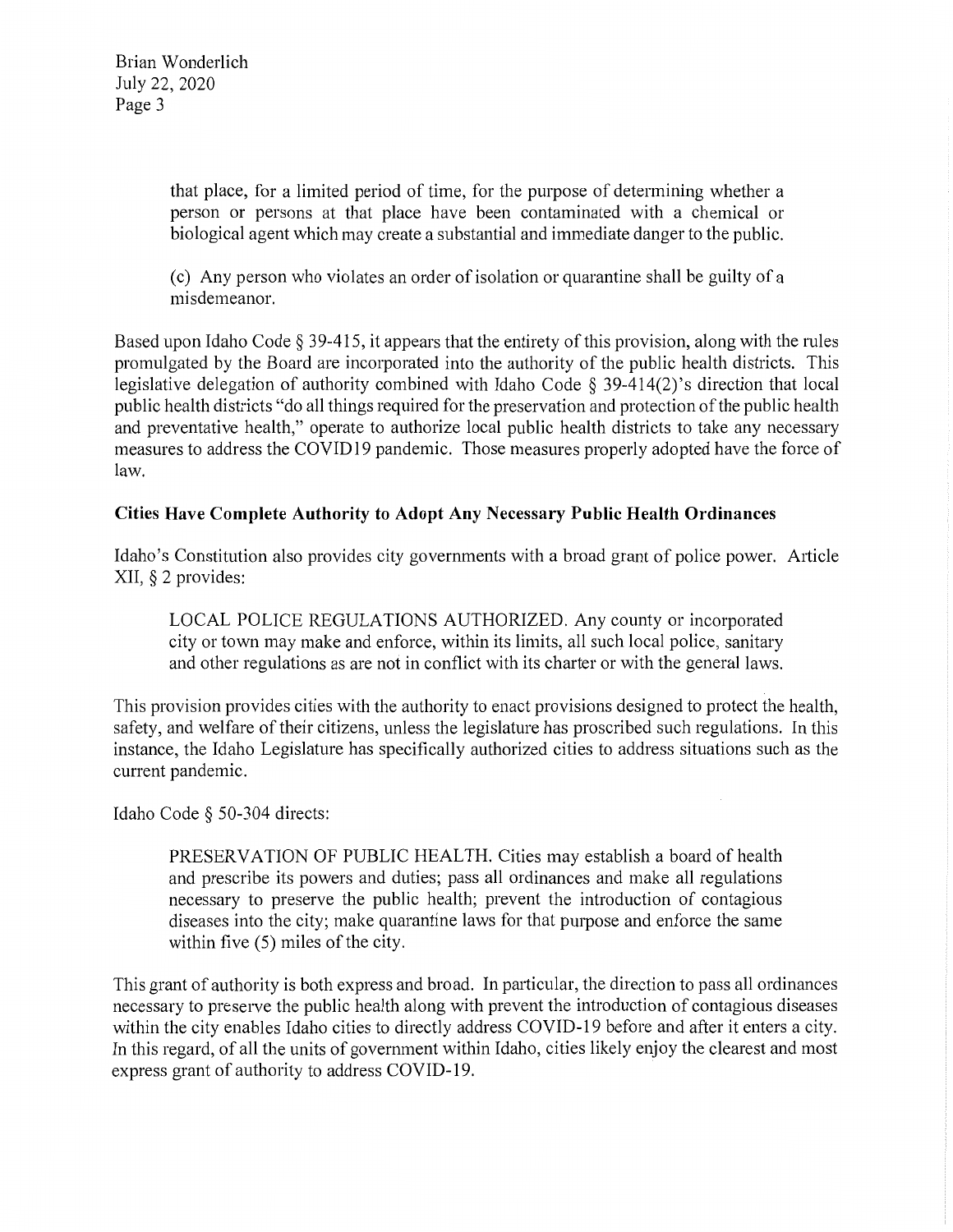Brian Wonderlich July 22, 2020 Page 4

Mayors have the authority to enforce these measures. Idaho Code  $\S$  50-606 provides:

POLICE POWERS OF MAYOR. The mayor shall have such jurisdiction as may be vested in him by ordinance over all places within five (5) miles of the corporate limits of the city, for the enforcement of any health or quarantine ordinance and regulation thereof, and shall have jurisdiction in all matters vested in him by ordinance, except taxation, within one (1) mile of the corporate limits of said city and over such properties as may be owned by the city without the corporate limits.

When the city council and mayor's authority are combined, the authority of cities to respond to both the threat and the presence of a pandemic such as COVID-19 is complete.

#### **School Districts Have Authority To Protect The Health of Students and Teachers.**

School districts have the necessary authority to implement health safety measures within their school districts. Specifically, under Idaho Code § 33-512, the following paragraphs would permit such an order:

(4) To protect the morals and health of the pupils;

(7) To exclude from school, pupils with contagious or infectious diseases who are diagnosed or suspected as having a contagious or infectious disease or those who are not immune and have been exposed to a contagious or infectious disease; and to close school on order of the state board of health and welfare or local health authorities;

(11) To prohibit entrance to each schoolhouse or school grounds, to prohibit loitering in schoolhouses or on school grounds and to provide for the removal from each schoolhouse or school grounds of any individual or individuals who disrupt the educational processes or whose presence is detrimental to the morals, health, safety, academic learning or discipline of the pupils. A person who disrupts the educational process or whose presence is detrimental to the morals, health, safety, academic learning or discipline of the pupils or who loiters in schoolhouses or on school grounds, is guilty of a misdemeanor;

(13) To govern the school district in compliance with state law and rules of the state board of education;

(16) To maintain a safe environment for students by developing a system that cross-checks all contractors or other persons who have irregular contact with students against the statewide sex offender registry, by developing a school safety plan for each school and by meeting annually with emergency first responders to update the plans and discuss emergency exercises and operations;